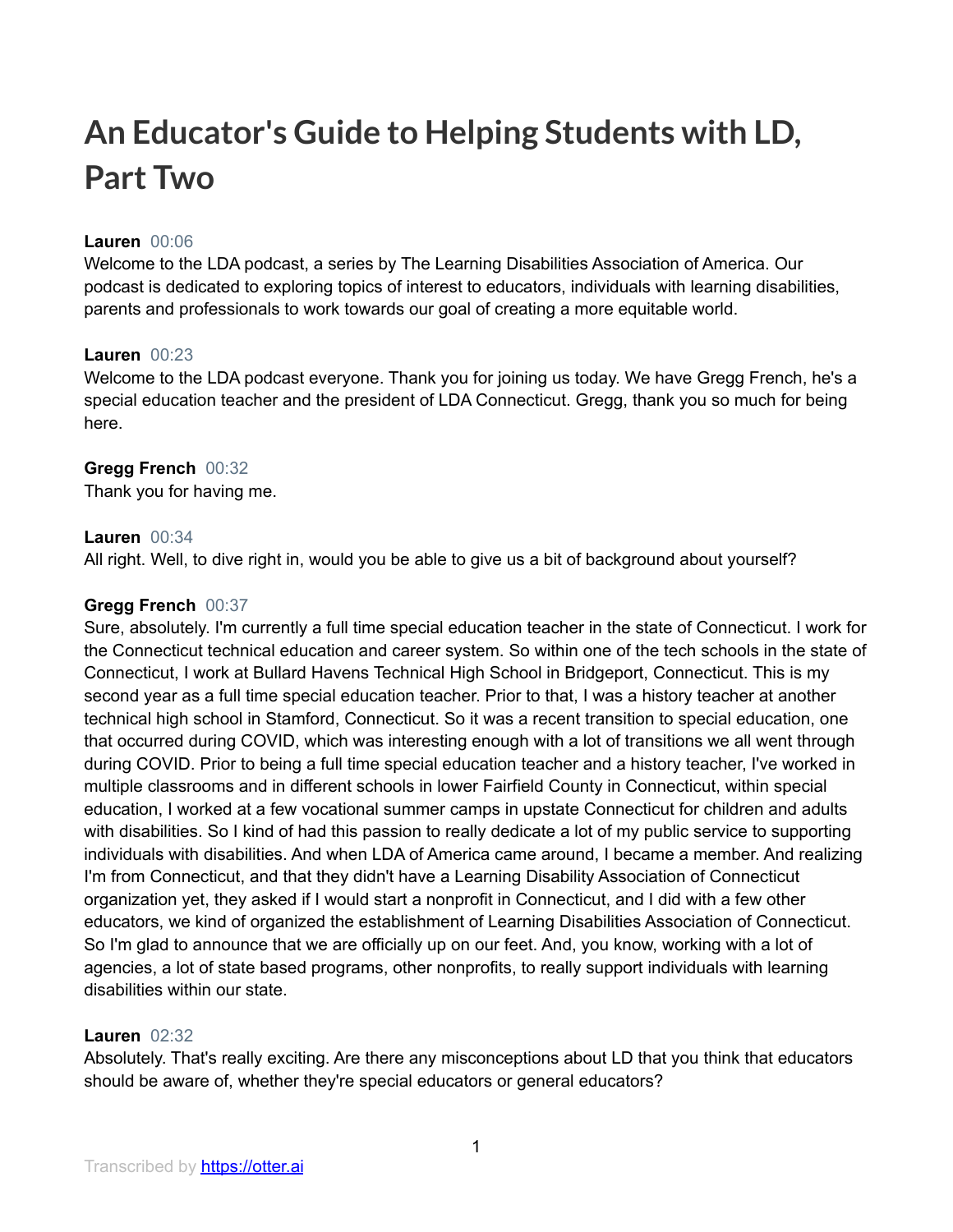#### **Gregg French** 02:40

I do. And you know, learning disabilities is one of the disabilities that you can't look at a person and determine if they have a learning disability or not, it's one of those hidden disabilities, that does not have any physical traits or characteristics. And oftentimes, I'll even hear in conversations with general education teachers, you know, 'this student is really reading very below grade level, they must have a learning disability,' or 'they're performing way behind their peers in math, and that that means they must have a math disability.' And so trying to break that misconception that a reading difficulty or math difficulty is not a reading or math specific disability. I think that's why more schools are looking to implement multi-tiered support systems to kind of begin a process of identifying those students who are at risk that may have a learning difficulty, and really focusing in on what their difficulties are in determining whether or not they should be moved to an evaluation for a specific disability. So oftentimes, I do hear teachers can talk about LD as even having a mild difficulty in a subject area, which is not the case. I think that comes with training educators across all content areas more about learning disability awareness, because it is one of the growing and largest populations for students who receive special education services nationwide who have a specific learning disability in either math, writing, reading, dyslexia. We're finding more students with ADD, ADHD, OHI, with multiple disabilities classified with LD. So I think more awareness, more training of teachers is important in really focusing on the difference between a difficulty in a subject area and a disability.

#### **Lauren** 04:49

Absolutely. So if a student is diagnosed with a learning disability, what sorts of common accommodations for students with LD can be used in a general education classroom?

## **Gregg French** 04:59

That's a good question. And it's something that I really look closely at. As I become as I work as I was a general education teacher, and now moving into a special education teacher, I kind of see both sides to how to support students with diverse learning needs. And I spent a lot of my teaching career focusing on differentiation of instruction, and how beneficial that is to not only students with IEPs, and 504s, but students who are below grade level or at risk for students that are primarily, non-English language speakers, and so differentiating of instruction is beneficial for many different types of students that we encounter in our classrooms. And so when I look at a student with a learning disability, whether it's reading, math, writing, a lot of those accommodations that we look for in implementing the IEP can be beneficial for students who are not receiving special education services. I always say being a visual learner is something that I think each person kind of enjoys. So using graphic organizers to break down large reading or writing tasks or assignments can be helpful for even a student who's learning English for the first time when it comes to vocabulary, or students that just need that visual support. Highlighting vocabulary terms and pre-teaching content specific vocabulary can be beneficial to many diverse learners, not just specific to LD. And so I kind of make the point to tell teachers, that an accommodation you might see in an IEP, and you might have a classroom that has more than one student with an IEP, and you might finally have this the same accommodation, it's okay to make that a class wide accommodation if you feel it benefits all of your students, because I think that's just part of good teaching. And that comes with really building relationships with your students and understanding your students' learning preferences, really explicitly teaching different strategies in your classroom. So those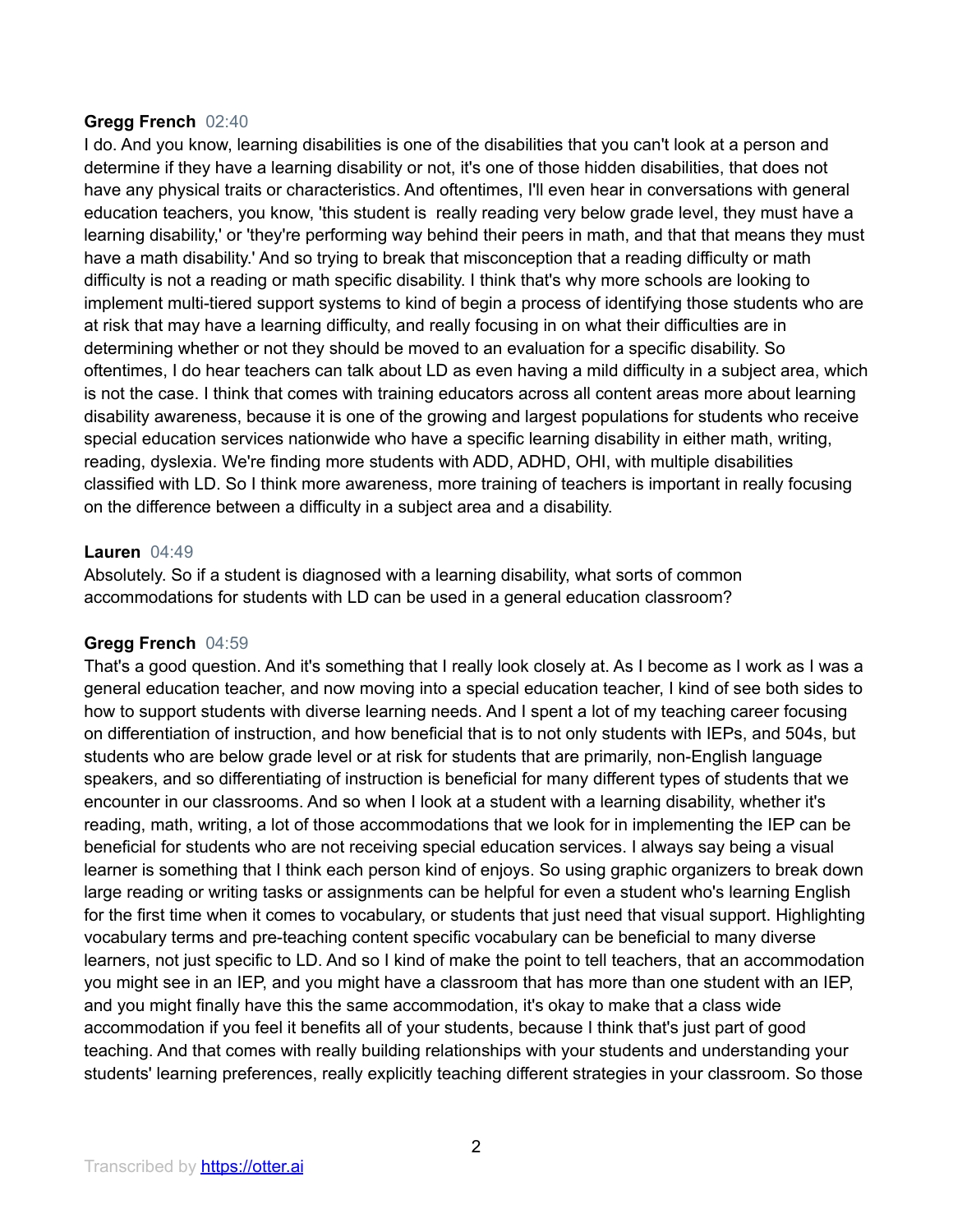would be you some of the accommodations that I find are kind of what I would consider universal, they kind of have a wide impact on all learners in the classroom.

## **Lauren** 07:34

And I think that's huge that it's not necessarily just for students with learning disabilities or disabilities, it could benefit the entire classroom. Well, and something I wanted to ask, you brought up differential instruction, would you be able to give a quick definition of what that would be?

# **Gregg French** 07:49

So differentiation of instruction is a teaching kind of model that looks at explicitly teaching content in different ways. When I first learned about differentiation of instruction, I thought it was something that you had to use with all students. It can definitely be individualized, especially if you're in a smaller class setting, you know students' learning needs, you can do small group work. I know a lot of teachers in my school differentiate without really even knowing they differentiate, they just have great rapport with the students, and are very open to try new strategies with students. One of the strategies that I find very much used in my school is the gradual release of responsibility. So I see a lot of teachers modeling first new concepts and skills, and then teachers provide guided practice where students, once a teacher feels that they've modeled enough, have the students walk the teacher through how to complete a task, or do an assignment. And then based on the guided practice working together, talking it out, the teacher can get a sense of, 'okay, I feel that this group of students can do it independently, go for it. Maybe this group of students need to be a little bit more supported with more guided practice or with modeling.' I've seen teachers do rotating stations where there's a specific task at each station for a time, an allotted time. And it might have a vocabulary visual station, a hands-on station, and a conference with the teacher, so you're kind of using a wide variety of different approaches to delivery of instruction, teaching and learning. A lot of teachers I know use project-based learning. And for the civics and the English and the science classes, giving students choice, how they want to create a project, which I think is great, using choice boards, really using students' strengths to demonstrate and apply a specific skill. I've seen teachers who use a lot of assistive technology, speech to text, audio books. I've worked with students in looking at different software to create projects, virtually and digitally. I think COVID with virtual learning kind of allowed teachers to experiment with more digital programs and software that can be beneficial to students with LD or without a disability. So it's something that kind of focuses on a student's strengths and using it to teach a concept or skill.

## **Lauren** 10:41

Thank you for that. A lot of students with LD will spend most of their time in a general education classroom. So do you have any tips for how general education teachers and special education teachers can work together to benefit the student?

## **Gregg French** 10:54

That's a good question. And I really think that is one of the most crucial pieces to supporting any student with a disability is the collaboration between the special education teacher and the general education teacher, because there may be a point where co-teaching needs to be embedded in the delivery of instruction, and so making sure that teachers have the opportunity to collaborate, and co-plan, co-teach and co-assess, coming up with a model that fits the classroom. Working on building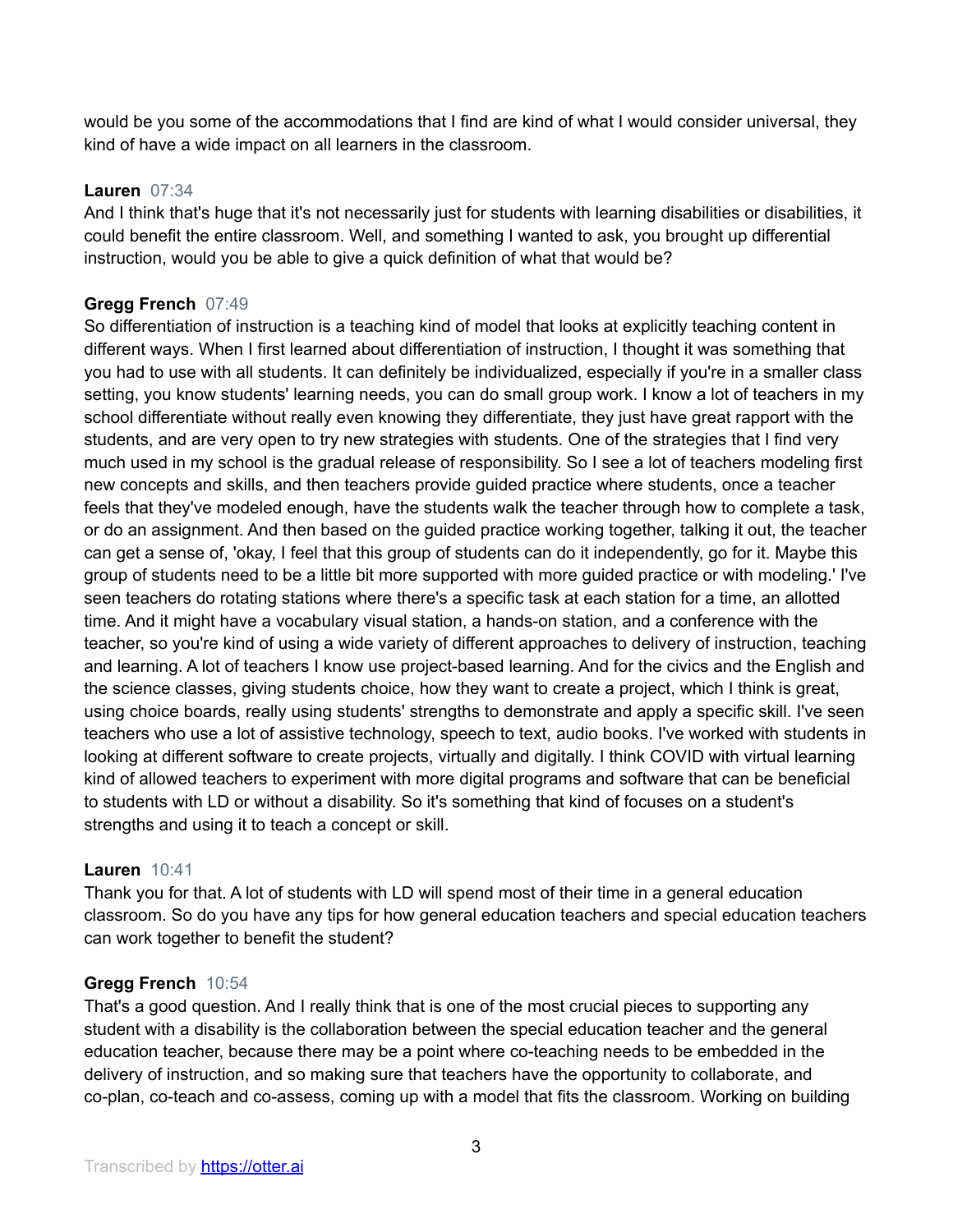positive relationships between both teachers, I think, is very crucial. And so that line of communication needs to be consistent and clear. And both need to understand the roles in supporting the student it shouldn't be me versus them, it should be, us working together to support the needs of the student. And so in the classroom, whenever I push in, I always let the teacher lead the classroom. With the delivery of instruction, I will float around and support all students. And I think that's really key. Students who have IEPs and primarily a learning disability don't want to be picked out in the crowd and have an adult individual hovering over them. And so I kind of see my role in the classroom is supporting all the students. So I build relationships with all the students. I'll spend time working with students that aren't on my caseload, because they know that kids on my caseload are working independently and are perfectly fine. So the classroom kind of sees me as a co-teacher that's there for everyone. I don't hover over a particular student. And so that classroom climate and environment is positive. They see myself and the general education teacher as partners, also a resource to ask for help, so I never say I would turn away a student asking for help. So I think that's also important, too, is the way that the co-teachers use common language, and are on the same page of knowing that, 'yes, I have five or six students in your classroom that have IEPs that are on my caseload that I'm supporting, but I'm also supporting the entire class. To support all students.

## **Lauren** 13:20

So if a teacher has a student with LD, whether they're a special educator or a general education teacher, and they feel that the student's needs aren't being met, is there a route that they can necessarily take to advocate, or are their hands sort of tied by their position?

## **Gregg French** 13:33

So I wouldn't say that their hands are tied, I think that kind of goes back to the collaboration piece in the communication. When a special education teacher is not present in a classroom with a group of students who maybe have a learning disability, and the general education teacher may be struggling with reaching those students or teaching a specific lesson or unit, that's where the collaboration and communication need to come into play. And so having that open line of communication, the general education teacher being comfortable to say, 'Hey, did this lesson today, it didn't work out for the students, what can I do differently next time?' Or, 'Can you come in and maybe I'll reteach those students and you work with the other group of students and then we'll kind of do a split classroom.' No teacher should feel that their hands are tied. And again, I think that goes to the building positive relationships, the communication, collaboration, and making sure that the special education teacher is also there to support the teacher. Because ultimately, they spend the most time with their students. Even though those students are on my caseload, they spend more time with them. So I always make it a point to say, 'What do you need I see you have this this big reading and writing assignment coming up, I know these students may struggle with it, what do you need from me? I'm more than happy to put together a graphic organizer, perfectly comfortable with doing a small group activity with them, or checking in with those students later in the day or reading the article with them. So that line of communication, I think, is crucial there.

## **Lauren** 15:26

Definitely. Well, moving forward into IEP meetings, how can educators prepare for an IEP meeting? Especially if it's one of their first ones?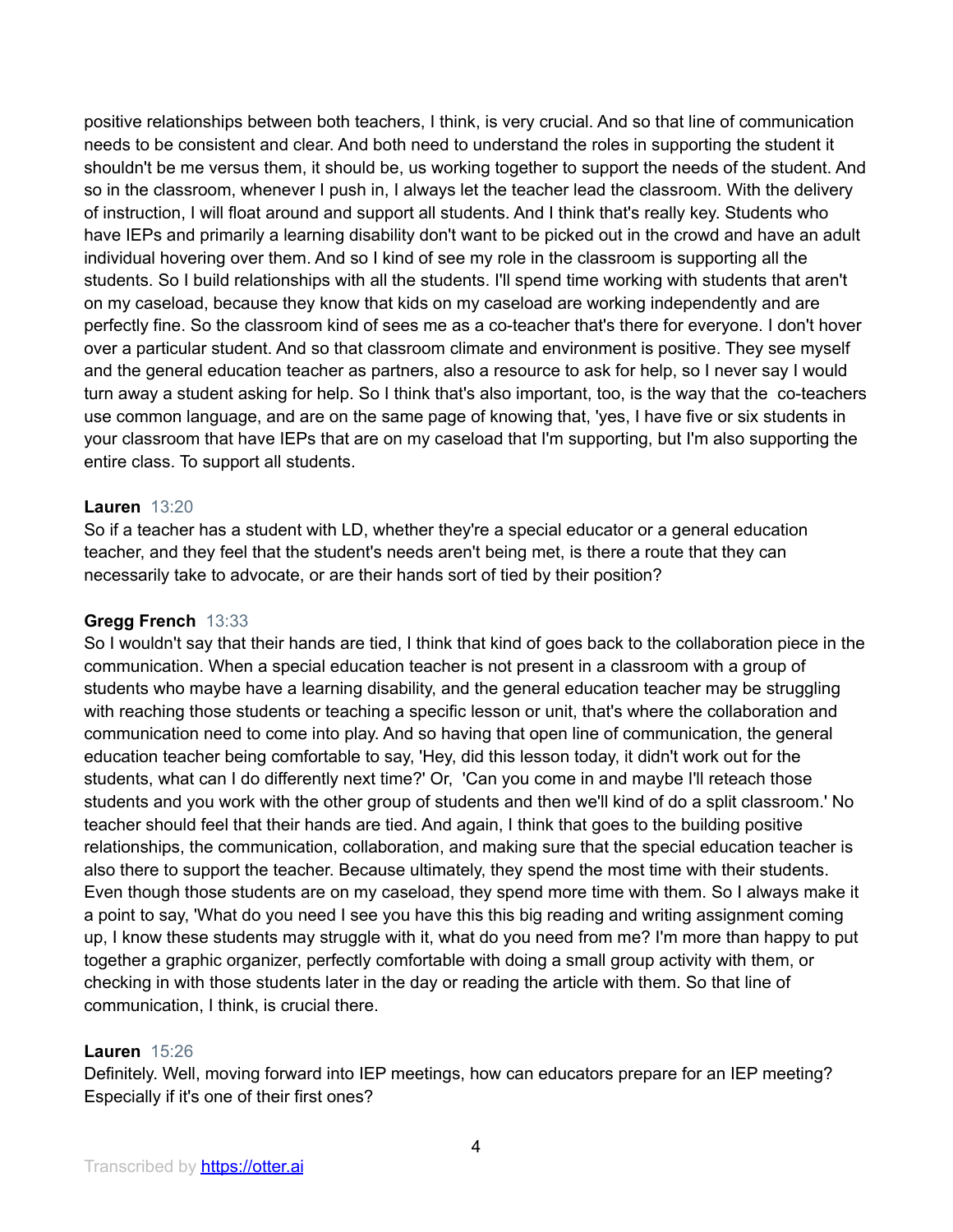## **Gregg French** 15:35

Great. That's a great question. You know, IEP meetings, and in Connecticut, we call them PPT meetings, planning and placement team meetings. And those are, for a first time teacher, whether they're special education teachers or general education teachers, can be very stressful. There's a lot of planning that goes into the before, the during, and the after. And this is where a lot of the legal guidelines come into play with developing the IEP with the annual meetings, and the trainings that happen every three years for determining if a student continues to be eligible for receiving special education services. So one of the things I learned early on in my training to becoming a special education teacher, is whenever you go into an IEP meeting, always use a checklist. And I had a great professor that really, really ingrained in me the importance of being so organized when it came to these meetings, and she gave us a template of a checklist of every step of what to do for an IEP meeting. And I would tailor that checklist depending on what type of meeting it was. But it allowed me to kind of go through and say, 'Okay, before the meeting takes place, here's what I need to go through and be prepared for.' And then that checklist allowed me to go through and check off as I went through the meeting, 'okay, this was addressed, this was discussed, there was agreement here,' because then afterwards, that creates my meeting minutes in the IEP, which is really just cut and paste. And so for special education teachers I would say communicate with all stakeholders who are invited to the PPT or the IEP meeting, and I say that because I've been in many IEP meetings where the team comes in with decisions already made. But not every stakeholder was involved in that decision making. Oftentimes, it's to the parent, 'okay, the team discussed this, the team wants to do this, the team does this, do we have your approval?' And as a parent, sitting in the parents seat, that can be a very overwhelming encounter, and sometimes threatening because you weren't prepared for what the team is delivering. So I always say, when you're developing an IEP, prior to an IEP meeting, or preparing for an IEP meeting, make sure that you have an agenda, and a checklist to go through. Everyone can see that agenda before the meeting, and be prepared for it, and have open line of communications for all stakeholders invited. I know for general education teachers, oftentimes, I will get a question like, 'What should I bring to the meeting? Or how should I prepare for this meeting?' And for those teachers I invite, I always say, any type of assessments that show student progress. If you use any online reading or math programs, if you can do a printout of of the month in their progress and using the program, any work samples that relates to the goals and objectives in the IEP, if they have a graphic organizer and they did really well using it, showing a strength, really preparing the general education teacher with the reports that will be beneficial for them to speak to.

## **Lauren** 19:02

And then what is the general educators' role during the IEP meeting, besides showing all the things that they've collected?

## **Gregg French** 19:09

That's a good question. I always say to a general education teacher, you're the main eyes in the classroom, you spend the most time with the students, you're assessing their work and grading it, and you're familiar with it. So that role is important, you have the most observations on the student, you can identify the strengths and the areas of difficulty. When we look at the present level of performance, you can give a good report on what changes have occurred based on the previous IEP in what should be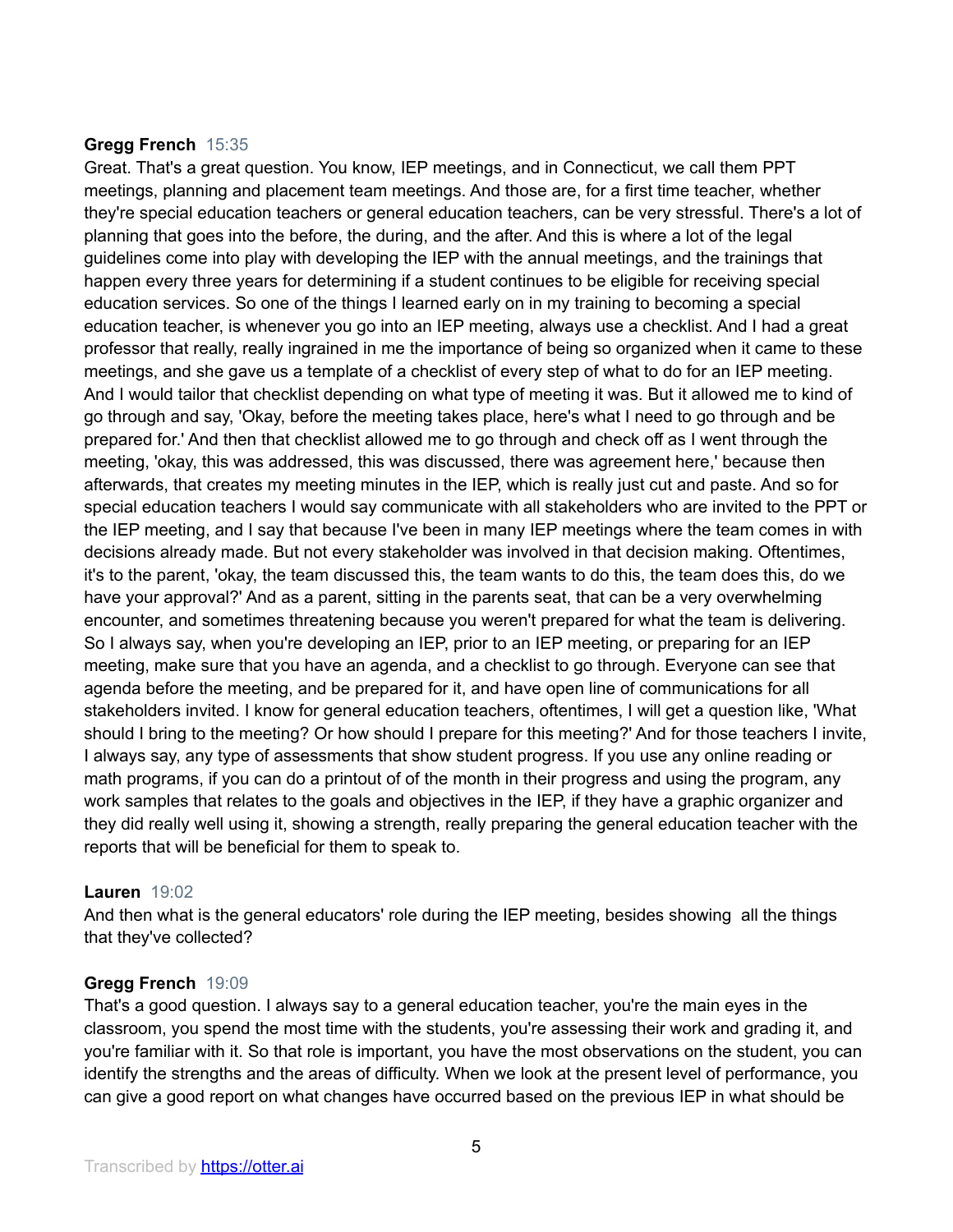changed. And I always say to the general education teachers, it's okay to talk privately with an individual student with their IEP to ask the student what they think/ Oftentimes the teachers are implementing the accommodations and modifications in their classroom and I always ask when it comes to the annual review, 'okay, general education teacher, do you think the student has any accommodation in IEP that you feel they haven't used? Or don't meet anymore? Or do you think there's something that should be added?' And a lot of times the teachers are good about saying, 'Well, I noticed the student is provided with preferential seating up close to the board. Recently, they've been sitting more in the center of the room, and they seem to be more on task. So I think that's an accommodation that I think can be removed from the IEP.' Or if the student has access to graphic organizers and the English teacher finds that, 'Well, I think they've actually done pretty well writing without a graphic organizer, maybe that student doesn't need one any more.' Or vice versa. So, the teachers, I think, have a lot more to say about specific parts of the IEP than they even know they do, in having that conversation with teachers. And I'll even say to have a conversation with the students, and see what they think. Because you have a relationship with the student that is different from my relationship. And it provides both you and the student time to reflect on the IEP, which I also think is very important.

#### **Lauren** 21:26

So we want to make sure that we're using research-based practices in the classroom, things that will work. So how can educators ensure that the practices that they're using are scientific and research-based?

#### **Gregg French** 21:37

That's another good question, one that I get asked quite a bit when it comes to delivery of instruction or specific strategies. I understand as a classroom teacher, when you're looking at the lesson plan and plan units, you go to Google and look up different strategies that are content specific. And so I always tell teachers there's a lot of reports and studies out there and different teaching models that I can share. And again, that's where the collaboration comes into play. For my school, I'm currently working on setting up a shared Google Drive that has diverse strategies, templates of graphic organizers, that are from specific studies and from organizations like LDA, the American Psychological Association. There's a lot of other nonprofits that have resources available that are scientifically effective, and are scientifically based, and so I always tell teachers if you're unsure of a resource, you can definitely ask, and we can point you in the right direction. And sometimes I can be proactive, and just share with teachers, 'this is what I saw, or this is what I've used in the past, it's been effective.' For example, the Frayer model for vocabulary, having students use a graphic organizer to break down the definition and meaning of a word. And so there's many studies on that. And so I share articles with teachers, sometimes I'll see a teacher doing a strategy that they learned from me, and I'd like to share that out. Because I think that's important too, that teachers aren't always aware of the ways they're teaching and that it is following those guidelines to be explicit strategies. And so a lot of times, I'll be like, 'Oh, did you realize you're doing the gradual release of responsibility? You're doing great with modeling, and using guiding practice,' and they're looking at me like, 'Well what is that?' And so it's always interesting that-I even learned about resources that other teachers have used. And I also think I want to go back to professional development. That is a great opportunity to showcase a lot of the resources out there to teachers that are being used by professionals in the field of education, new strategies, new means of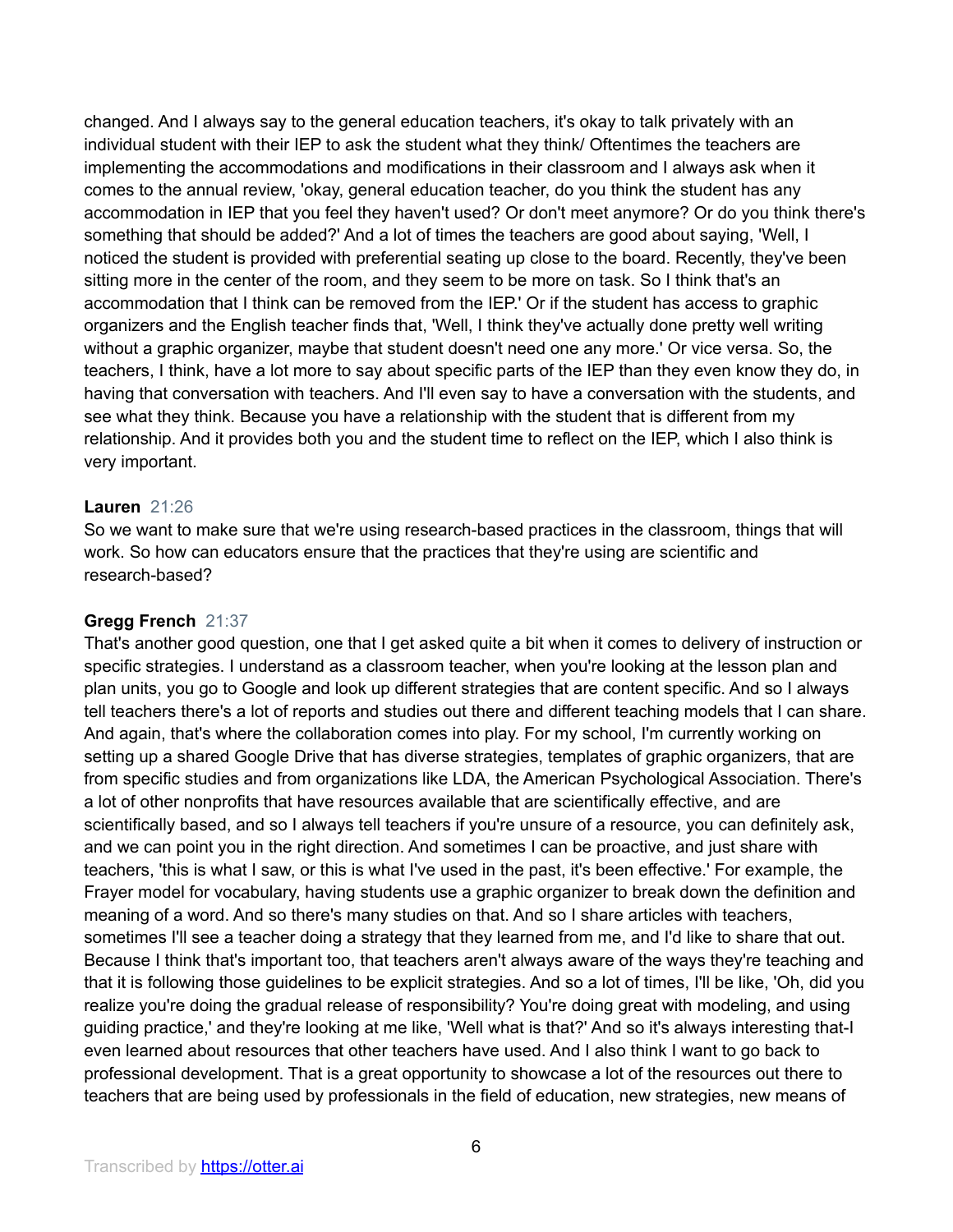assistive technology that have been vetted. So using professional development workshops, to keep teachers up to speed with the current trends and research I think is also important.

#### **Lauren** 24:26

Absolutely. And then speaking of different methods and different forms of instruction, would you be able to touch on what RTI is and what teachers should know about it?

# **Gregg French** 24:35

Yeah, so RTI is Response to Intervention and it has a tiered approach in which the school looks at for tier one using a universal screener. And that will occur in the fall, winter, spring, so you can look at growth over time and determine the group of students who are more at risk or might need more intensive interventions. So everyone goes through tier one screening. And for students that don't meet the benchmark for the universal screener, they might need more tier two intervention at the same time they're receiving tier one intervention. So that might mean using more differentiation of instruction, collaborating more with reading specialists, English Language Learner instructors you might want to work with, speech and language providers, or service providers to support small groups, and you're still using those universal screeners for those students. And that will determine whether or not the level of intervention being put in place is appropriate. And you might determine that a student might need more intensive interventions. They're not meeting tier one or tier two, so we need to bump it up to tier three into a small group within the general education classroom with a co-teacher.Tt might come to a point where you're really noticing a lot of difficulties in a specific area, and that might warrant a referral to special education to see if an evaluation is needed. And students move, up and down on the tiers depending on how well they respond to the intervention. And if a student is not responding to intervention in a timely manner, then a data team needs to look at what can we do for the student more intensively. Or, they are meeting their intervention in their level at where they are at. So teams are important to progress monitoring those students and their levels of supports. I know in the LD community, there's a lot of new research that is questioning whether RTI is really effective in identifying students with a learning disability. And I've been following up on that research, and so looking at where the studies are going in terms of RTI as an effective identification model. But I do think that a multi-tiered support system, MTSS, is valuable in a lot of schools. Unfortunately, in the location I'm in, in Bridgeport, Connecticut, a lot of students aren't picked up in identifying disabilities until we're noticing middle and even high school levels. So those late emerging disabilities that we're finding and diagnosing these students with, we're pretty time crunched in supporting those students before they graduate and go into the real world of post secondary education or the workforce. So a multi-tiered system of support at the elementary school level can be very beneficial for providing early supports and interventions for students, and really set them up for success moving into their later secondary education years. But that's not to say that MTSS cannot be implemented at the high school level. I think each level should have its own tiered approach to supporting their students based on their individual needs. And so I do see value in RTI and MTSS, my school, we just started an MTSSS system that looks at their reading and math skills. And I'm working very closely with the reading specialist in our school to kind of structure this MTSS system to support our student needs. And we're finding that students that move tier one, tier two, tier three, we're looking at the data and what the data says about the interventions that we're putting in place. And that's giving us an idea, 'Okay., they weren't responding to tier three for the past three weeks, should we be looking at referring them for special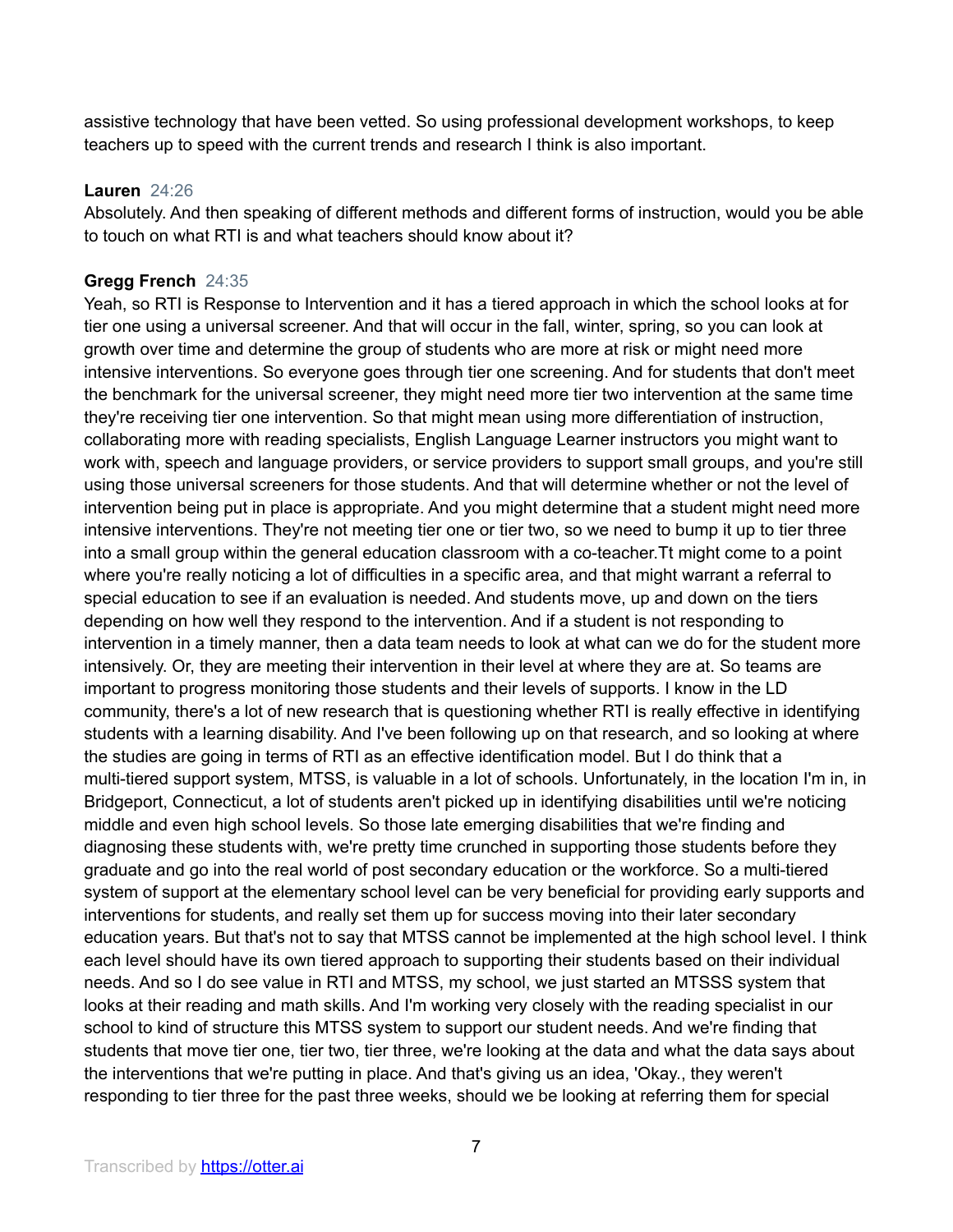education? And we've been kind of looking at that as a way to use different reading screeners, different math assessments, diagnostics, assessments, to give us that data to support, either yes, an evaluations needed or maybe just more tier three intervention for the time being as needed until we have some more data.

## **Lauren** 29:24

Well I have one more question here. And this one, you've already given us some great advice, especially between special education teacher communication and general education teacher communication. If there was any advice that you can give to general education teachers who have students with LD in their classroom, what would it be?

# **Gregg French** 29:40

You know, I would say for teachers that find they have a large group of students primarily with LD, the number one thing to really think about is, reflect on your teaching practices. Because oftentimes, a lot of students with LD need things taught in a specific way that's really broken down, kind of through scaffolding or chunking and usually need a lot of visual supports. So if you really implement differentiation of instruction, you build strong relationships with those students, you refer to those IEPs, and you're an active collaborative member of the PPT team. But also the partnership between a general education teacher and a special education teacher, you're pretty much meeting all the needs and the requirements of effectively teaching students with a learning disability. And also understand that a learning disability should not be the focus, we want to focus more on the abilities and the strengths of the students. Oftentimes teachers will say, 'well, they have a reading disability, I'm never going to catch them up to reading at grade level.' Well, maybe that's not the goal, maybe the goal is to focus on what their strengths are, and using those to teach those areas of difficulty. And so it's kind of flipping the equation, in not so much focusing on the dyslexia, the LD, the ADD, ADHD, but focusing on what the student is capable of. Because that kind of goes back to the IEP meeting where I think teachers want to focus a lot on what the student can't do to support them, and they kind of suppress what the student can do. And that's something that can have a negative impact during those meetings, not only on the parents, but the student themselves, who's present. And as a member of those IEP meetings-and so every student who has LD has strengths. And I think that's something to speak to on a personal level. I was diagnosed with a reading comprehension, disability, as well as a math disability in the fourth grade. And I received special education services throughout elementary school, throughout middle school, and up until junior year, and in junior year in high school. And I remember what it was like, being a student who receives services and had a co-teacher in the classroom, and feeling the stigma, of having an IEP, having someone follow you and try to help you. And so my other word of advice would be it's okay to let the students be independent, because in the end, special education shouldn't be a life sentence. And that's something I always try to tell parents too. And I don't think it is talked about enough, but special education is there to support the student as much as is needed and appropriately. But if a student does find strategies that are effective and compensating for those areas of difficulty, they're doing well academically, socially, students can be exited from special education. And I think that's something that is important that students with a learning disability, just like a student with a disability, can be exited from special education. A student with a learning disability will have it their whole life, but can find strategies to really address the difficulties that they're having academically in school, and we shouldn't